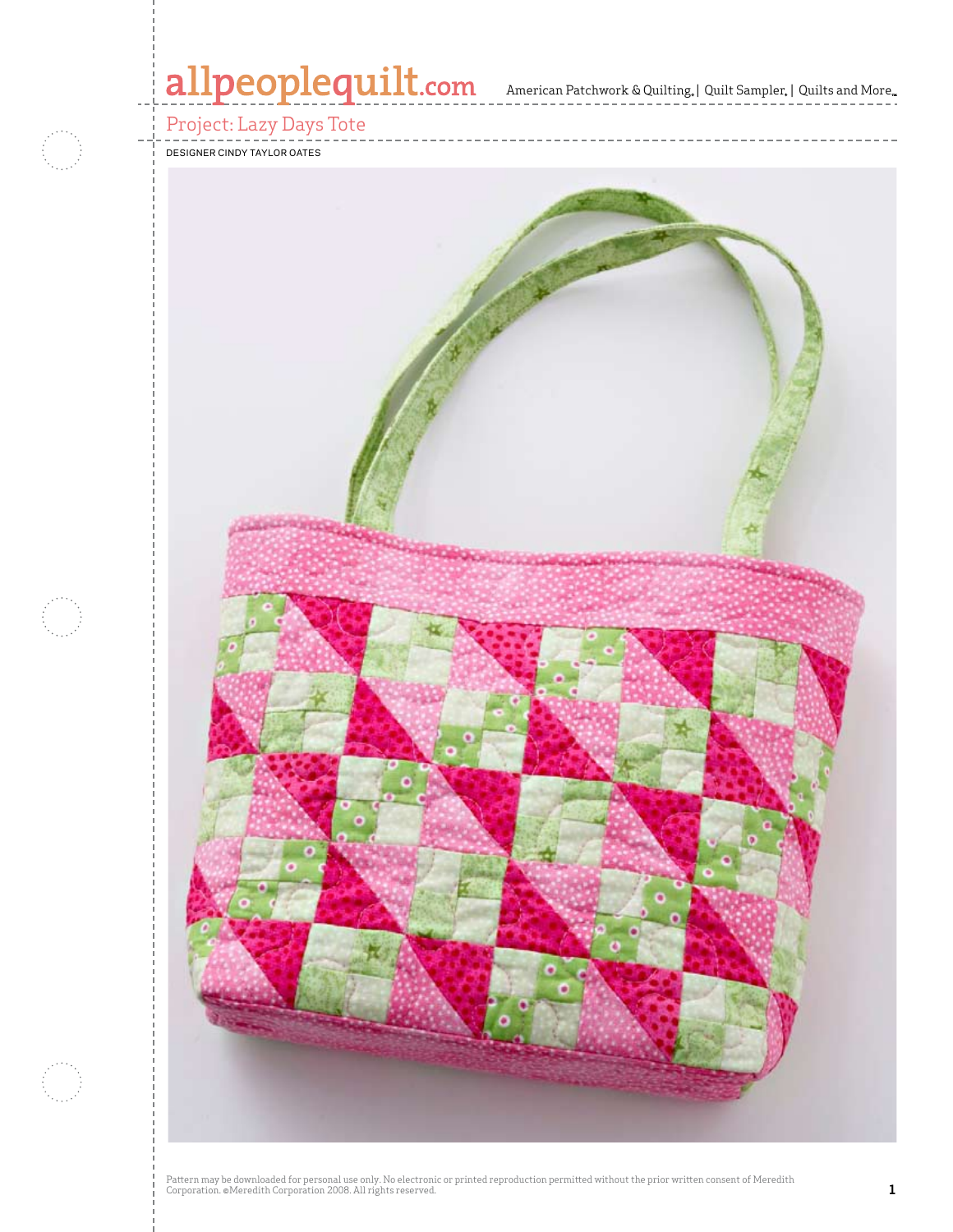# allpeoplequilt.com

American Patchwork & Quilting, | Quilt Sampler, | Quilts and More...

Project: Lazy Days Tote

When choosing fabrics for the miniature patchwork pieces that make up designer Cindy Taylor Oates' bag, select mostly smallscale prints. For more style, consider using a specialty fabric, such as silk douppioni, for the solid band or the entire bag.

If you want a more secure bag, think about adding a closure, such as ribbon ties, a button and loop, or magnetic snaps.

## Materials

- <sup>•</sup> 18×22" piece (fat quarter) pink print (triangle-squares, band, bag base)
- **1⁄2** yard piece (fat quarter) dark pink print (trianglesquares, lining)
- **1⁄4** yard light green print (Four-Patch units)
- **1⁄4** yard green print (Four-Patch units, bag handle)
- **1/8** yard green polka dot (Four-Patch units)
- **1/3** yard muslin (backing)
- **•** 16×26" thin batting
- 3×9" rectangle heavy cardboard

Finished Bag: 9×9x3"

Quantities are for 44/45"-wide, 100% cotton fabrics. All measurements include a  $\frac{1}{4}$ " seam allowance. Sew with right sides together unless otherwise stated.

## Cut Fabrics

To make the best use of your fabrics, cut pieces in the order that follows.

**From pink print, cut:**

- **•** 1-31⁄2×91⁄2" rectangle
- 2-2×12<sup>1</sup>⁄<sub>2</sub>" rectangles
- **•**  20—23⁄8" squares
- **From dark pink print, cut:**
- **2-91/2×121/2**" rectangles
- **•** 1-31⁄2×91⁄2" rectangle
- **•**  20—23⁄8" squares

**From light green print, cut: •** 4-11⁄4×42" strips

**From green print, cut:**

- **•** 2-11⁄4×42" strips
- 2-2×18<sup>1</sup>⁄<sub>2</sub>" strips for handles
- **From green polka dot, cut:**
- **•** 2-11⁄4×42" strips
- **From muslin, cut:**
- **2-91⁄2×121⁄2**" rectangles
- **•** 1-31⁄2×91⁄2" rectangle
- **From thin quilt batting, cut:**
- **•** 2-91⁄2×12<sup>1</sup>/<sub>2</sub>" rectangles
- **•** 1-31⁄2×91⁄2" rectangle

### Assemble Triangle-Squares

- 1. Use a quilter's pencil to mark a diagonal line on wrong side of each pink print 23⁄8" square. (To prevent fabric from stretching as you draw lines, place 220-grit sandpaper under the squares.)
- 2. Layer a marked pink print 2% square atop each dark pink print 23⁄8" square. Sew each pair together with two seams, stitching 1/4" on each side of drawn line (Diagram 1).
- **3.** Cut each pair apart on drawn line to make two triangle units (Diagram 2). Press each triangle unit open, pressing seam toward dark pink triangle, to make 40 triangle-squares total (Diagram 3). Each triangle-square should be 2" square including seam allowances.

### Assemble Four-Patch Units

1. Join a light green print 1<sup>1/</sup>4×42" strip and a green print 11⁄4×42" strip to make a strip set (Diagram 4). Press seam toward darker print. Repeat to make a second strip set; cut strip sets into forty 1<sup>1/4</sup>-wide segments total.

- 2. Sew together two 11⁄4"-wide segments to make a Four-Patch unit A (Diagram 5). Press seam in one direction. The unit should be 2" square including seam allowances. Repeat to make 20 Four-Patch A units total.
- **3.** Repeat steps 1 and 2 using two green polka dot 11⁄4×42" strips and remaining light green print 1<sup>1/</sup>4×42" strips to make 20 Four-Patch B units total.

### Assemble Bag Front and Back

- 1. Referring to Diagram 6, lay out a pink print 2×12<sup>1</sup>/<sub>2</sub>" rectangle, 20 triangle-squares, 10 Four-Patch A units, and 10 Four-Patch B units in six horizontal rows. Pay attention to how Four-Patch units A and B are placed to create diagonal rows of the same units.
- 2. Sew together pieces in each row. Press seams toward triangle-squares. Join rows to make bag front; press seams in one direction.
- **3.** Repeat steps 1 and 2 to make bag back.

## Assemble Outer Bag

- 1. Layer bag front with batting and muslin 91⁄2×12<sup>1</sup>/<sub>2</sub>" rectangles. Baste layers a scant  $\frac{1}{4}$ " from all edges. Quilt as desired. (Cindy machine-quilted her bag with an allover stipple.) Repeat with bag back.
- 2. Layer pink print  $3\frac{1}{2}\times9\frac{1}{2}$ " rectangle with batting and muslin 31⁄2×91⁄2" rectangles. Baste layers a scant 1/4" from all edges to make the bag base. Quilt as desired.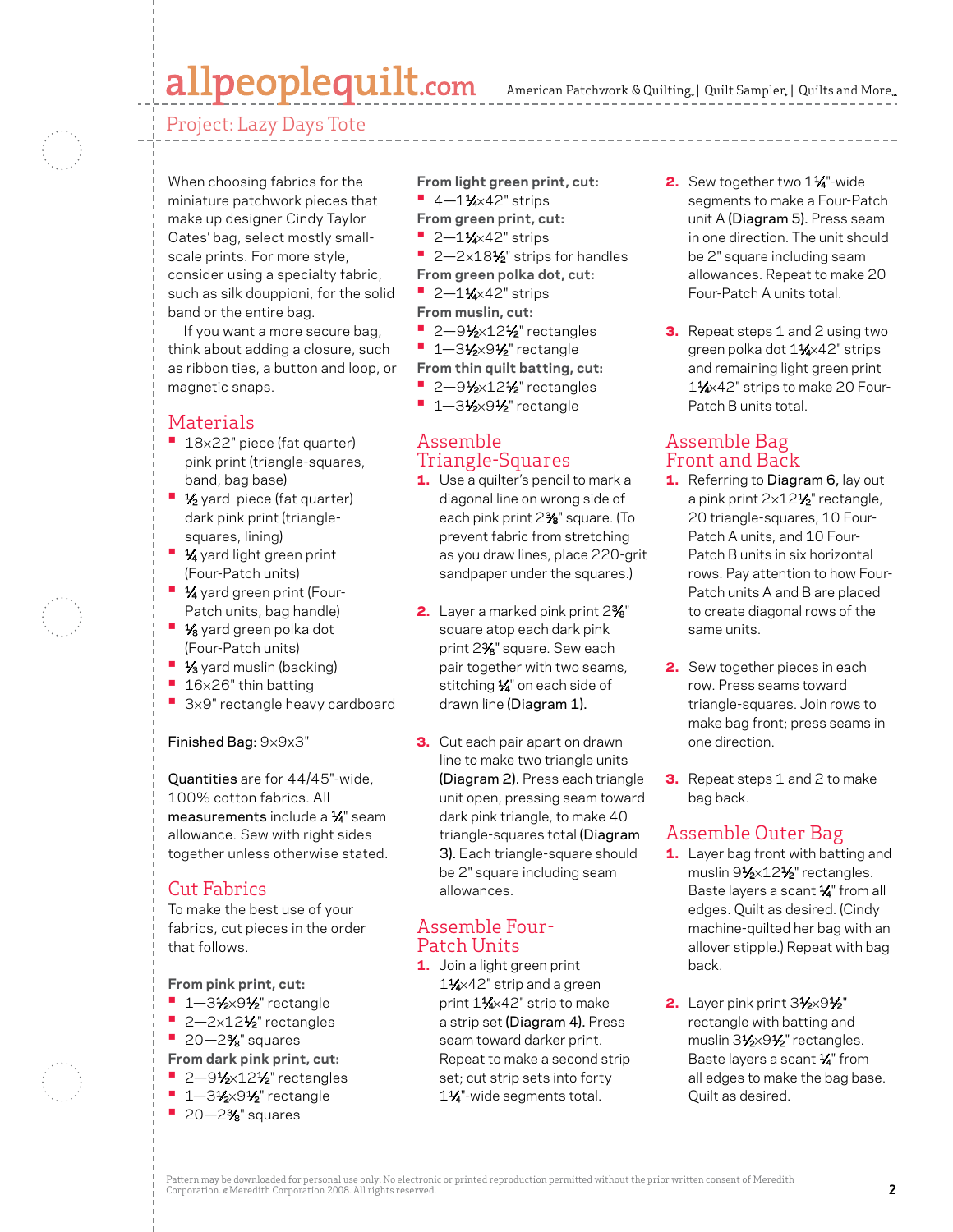# peoplequilt.com

American Patchwork & Quilting,  $|$  Quilt Sampler,  $|$  Quilts and More,

#### Project: Lazy Days Tote

- **3.** Mark center bottom of bag front and back. Mark center of each long edge of the bag base (Diagram 7).
- 4. Matching centers, sew bag base to bag front and back (Diagram 8). Press seams toward bag base. Topstitch bag base through all layers, about  $\frac{1}{8}$ " from seams.
- 5. Fold both green print  $2\times18\frac{1}{2}$ " strips in half lengthwise with right sides inside; stitch along long edges. Trim seams to 1/8" and turn right sides out. Press flat and topstitch  $\frac{1}{8}$ " from long edges to make two handles.
- 6. Pin handles to top of bag front and back with ends about 2<sup>1/4</sup> from side edges; baste (Diagram 9).
- **7.** Sew bag front to bag back along sides; press seams open. Mark center of each short edge of the bag base with a pin. Fold bag so one pin matches the corresponding side seam (Diagram 10). Stitch across the end of the bag. Repeat with other side of the bag to complete the outer bag.

#### Assemble Lining

1. Mark center bottom of dark pink print 91⁄2×12<sup>1</sup>/<sub>2</sub>" rectangles. Mark center of each long edge of the dark pink print  $3\frac{1}{2}\times9\frac{1}{2}$ " rectangle. Matching centers, sew large rectangles to small rectangle to make lining; press seams toward small rectangle. Topstitch small rectangle through all layers about  $\frac{1}{8}$ " from the seams.

**2.** Sew together sides of bag lining, leaving a 5" opening for turning on one side. Press seams open. Mark center of each short edge of the lining base with a pin. Referring to Diagram 10, fold lining so one pin matches the corresponding side seam. Stitch across the end of the lining. Repeat with other side of the lining.

#### Finish Bag

- 1. Place lining inside outer bag with right sides together and side seams matching. Stitch along top edges. Turn bag right side out through opening in the lining. Slip-stitch opening closed. Smooth lining inside the bag. Press bag's upper edge and topstitch  $\frac{1}{8}$ " from edge.
- 2. For a sturdier bag, place cardboard 3×9" rectangle in bottom of bag.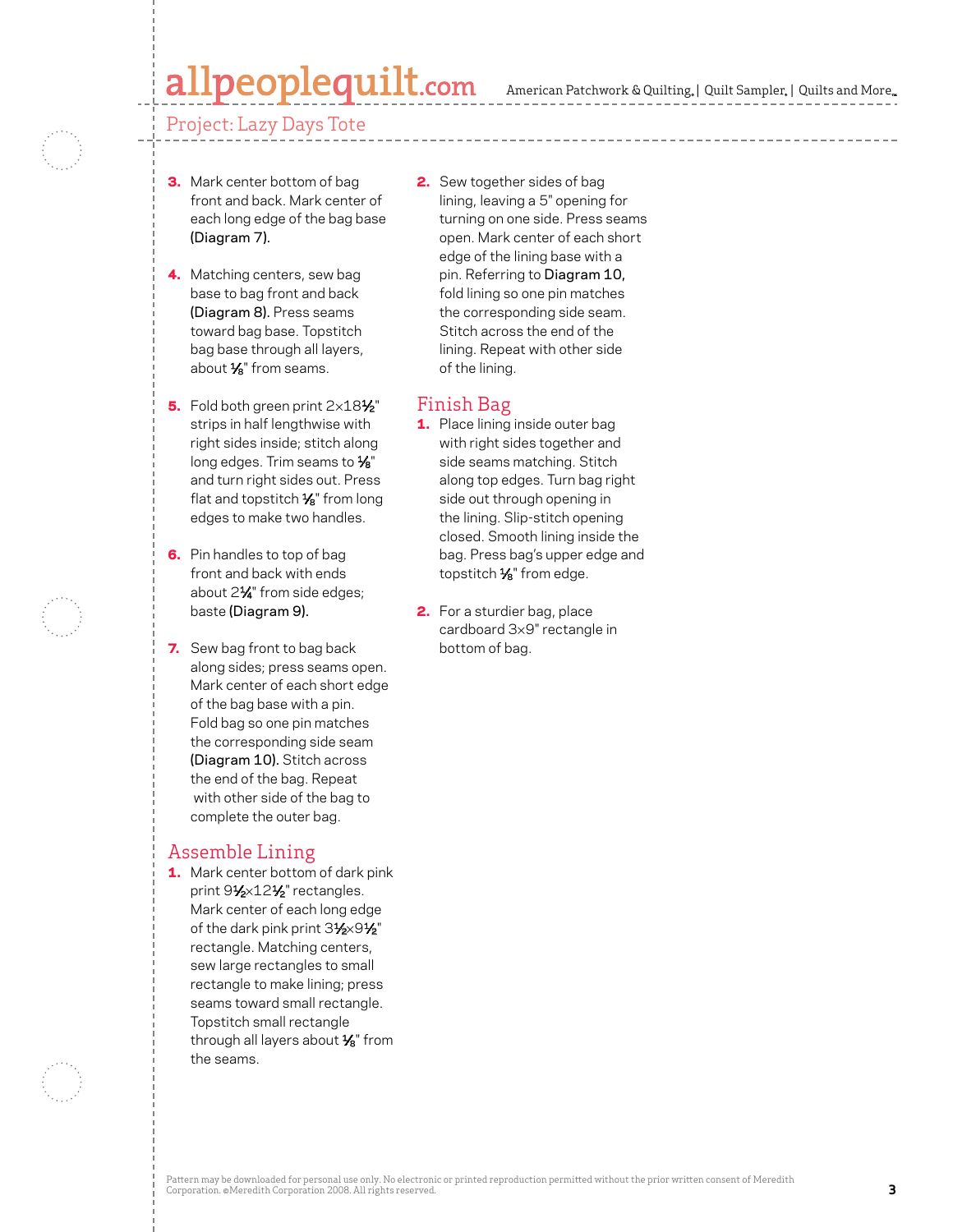# allpeoplequilt.com American Patchwork & Quilting, | Quilt Sampler, | Quilts and More..

## Project: Lazy Days Tote



DIAGRAM 1



DIAGRAM 2





DIAGRAM 4



Diagram 1



DIAGRAM 6



DIAGRAM 7 DIAGRAM 8





DIAGRAM 9







Pattern may be downloaded for personal use only. No electronic or printed reproduction permitted without the prior written consent of Meredith<br>Corporation. ©Meredith Corporation 2008. All rights reserved.